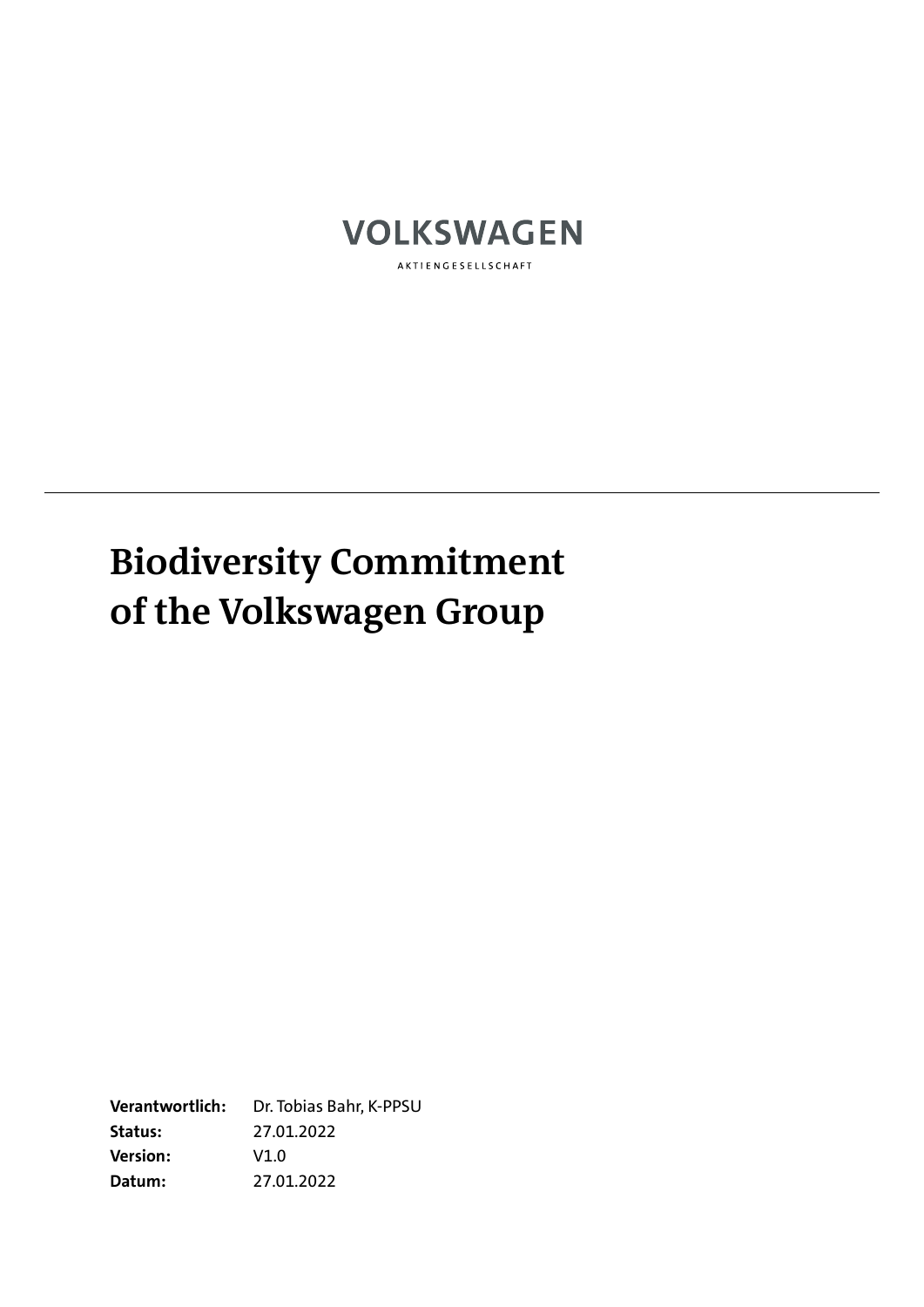## **Preamble**

Environmental protection is of great importance to the Volkswagen Group. Preserving our environment is perhaps the most important task since the existence of mankind. Climate change in particular is an urgent issue that moves our society.

We want to be a role model in the automotive industry in environmental protection. This also applies to our commitment to the protection and preservation of biodiversity.

Volkswagen is aware of its responsibility and has been committed to the protection and preservation of biological diversity through nature conservation projects since 2007. That is why, as a founding member of the Biodiversity in Good Company e.V. initiative, we support the goals of the International Convention on Biological Diversity (CBD).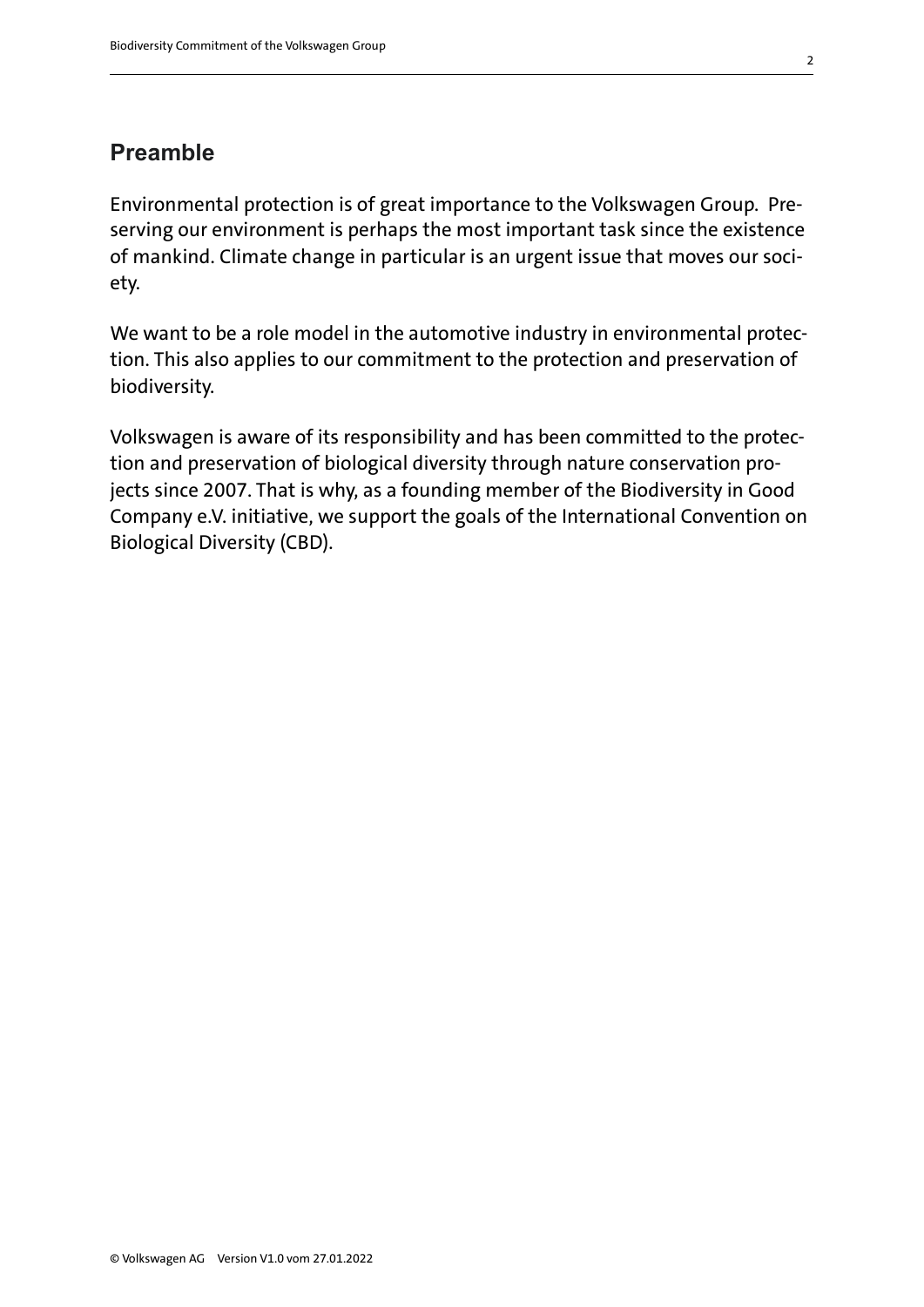## **The Volkswagen Group recognizes the three goals of the International Convention on Biological Diversity (CBD)**

- Preservation of biological diversity
- Sustainable use of its components
- Fair distribution of the benefits resulting from the use of genetic resources.

## **The Volkswagen Group pursues these goals in its economic activities in the following fields of action**

- Commitment to the two-degree target of the Paris Climate Agreement and thus of becoming balance sheet CO2-neutral throughout the Group by 2050.
- Assessment of risks and opportunities related to our business activities with impacts on biodiversity and ecosystem services.
- Integration of biodiversity into the environmental compliance management system and thus regular review of the effectiveness of biodiversity measures.
- Implementation of projects for the protection and promotion of biological diversity.
- Increasing biodiversity at the production sites and implementation of a biodiversity indicator – with the aim, i.a.,
	- − a near-natural development,
	- − the reduction of land and resource consumption,
	- − the involvement of employees e.B. by participating in biodiversity projects, training and information,
	- − the implementation of projects with partners.
- Reduction of the use of natural resources along the supply chain in accordance with the "Code of Conduct for Business Partners".